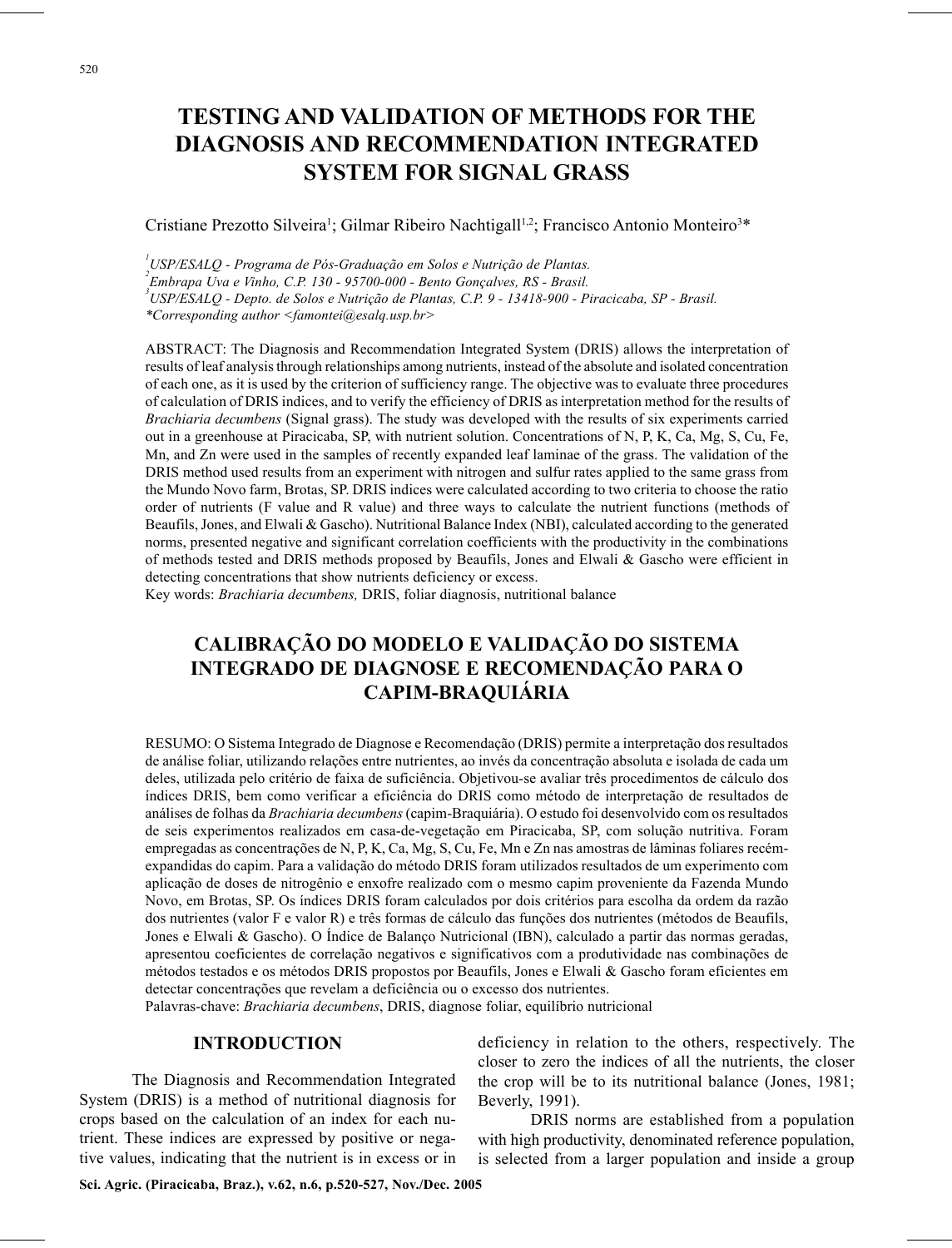of data also strictly selected. The databases to obtain the norms may vary in size according to premises to be adopted in the method, and they have to be uniform with the characteristics of the crop (Letzsch & Sumner, 1984). The population or database chosen for the definition of norms have to be subdivided into two sub-populations or categories: one constituted of normal plants, or reference population, with high productivity; and another, with abnormal plants, or non-reference population, with smaller productivity than the established one (Beaufils, 1973; Beverly, 1991).

In the calculation of functions of nutrient ratios, three methods have been used: a) the original method of Beaufils (1973); b) the method of Jones (1981); c) the method of Beaufils (1973) modified by Elwali & Gascho (1984). DRIS even provides an additional index, the Nutritional Balance Index (NBI), that corresponds to the calculation of the sum of all the DRIS indices irrespective of sign. The larger the value of the sum, the greater will be the indication that the crop is in nutritional imbalance, therefore presenting lower productivity.

The objective in this paper was to evaluate three procedures for calculating DRIS indices, as well as to verify the efficiency of DRIS as a method for improving the interpretation of analysis results of recently expanded leaf laminae of Signal grass in relation to the method of nutritional diagnosis based on the criterion of sufficiency range.

#### **MATERIAL AND METHODS**

This work was accomplished with results of six experiments with the forage grass *Brachiaria decumbens*, grown in silica with nutrient solution, carried out in greenhouse at Piracicaba, SP. The plants of these experiments underwent two growth periods, and the concentrations of nitrogen, phosphorus, potassium, calcium, magnesium, sulfur, iron, manganese, copper, and zinc were determined in the sampled tissue according to the methodology presented by Sarruge & Haag (1974). For the establishment of DRIS norms for Signal grass, the methodology described by Silveira et al. (2005) was used. Specific norms for the results related to the first and the second growth periods of the plants were also obtained.

Two approaches were assessed to choose the ratio order of the nutrients: the one proposed by Nick (1998) - R value - and the other described by Letzsch (1985) and Walworth & Sumner (1987) - F value. DRIS indices for nutrients were calculated using the procedures proposed by Beaufils (1973), Jones (1981) and Elwali & Gascho (1984). The DRIS index  $I<sub>x</sub>$  for the nutrient A was obtained as follows:

$$
I_A ~=~ \frac{m}{i=1}{f\left(A/B_i\right)}{\qquad \qquad } \frac{n}{j=1}{f\left(B_j/A\right)}{\qquad \qquad }.
$$

Beaufils (1973):

$$
f(A/B) = \begin{cases} \begin{bmatrix} 1 - \frac{A/B(r)}{A/B(a)} \end{bmatrix} & . & \frac{100 \cdot k}{CV\%} & \text{for} & A/B(a) \le A/B(r) \\ & 0, & \text{for} & A/B(a) = A/B(r) \\ & & \left[ \frac{A/B(a)}{A/B(r)} & -1 \right] & . & \frac{100 \cdot k}{CV\%} & \text{for} & A/B(a) \ge A/B(r) \end{cases}
$$

Jones (1981):

$$
f(A/B) = (A/B(a) - A/B(r)) k / s
$$

Elwali & Gascho (1984):

$$
f(AB) = \left\{ \begin{array}{ccc} \left[1 - \frac{A/B(r)}{A/B(a)} \right] & \cdot & \frac{100 \cdot k}{CV\%} & \text{for } A/B_{(a)} \leq A/B_{(r)} - s \\ & & & \\ 0, & \text{for } A/B_{(r)} - s & A/B_{(a)} & A/B_{(r)} + s \\ & & & \\ \left[\frac{A/B(a)}{A/B(r)} & \cdot & \frac{100 \cdot k}{CV\%} & \text{for } A/B_{(a)} \geq A/B_{(r)} + s \end{array} \right. \right.
$$

where:  $A/B(a)$  = relation between the concentration of nutrient A and B in the sample;  $A/B(r)$  = relation between the concentration of nutrient A and B in the reference population;  $CV\%$  = variation coefficient for the relation,  $\%$ ; s = standard deviation in the relation; k = constant of sensitivity.

The Nutritional Balance Index (NBI) was calculated through the sum of the absolute values of the indices generated for the sample. This index can be useful to the indication of the plant nutritional status, without hinting their causes. The higher the sum value, the larger the indication of plant nutritional unbalance (Mourão Filho, 2004). The Nutritional Balance Index was obtained for each nutrient of each sample according to the equation:

 $NBI = | Index A| + |Index B| + ... + |Index N|$ 

The Average Nutritional Balance Index (NBIa) was calculated through the sum of the absolute values of the indices generated for each nutrient, for each sample, divided by the number of nutrients participating in the calculation, according to the equation:

 $NBIa = (| Index A| + | Index B| + ... + | Index N |)/N$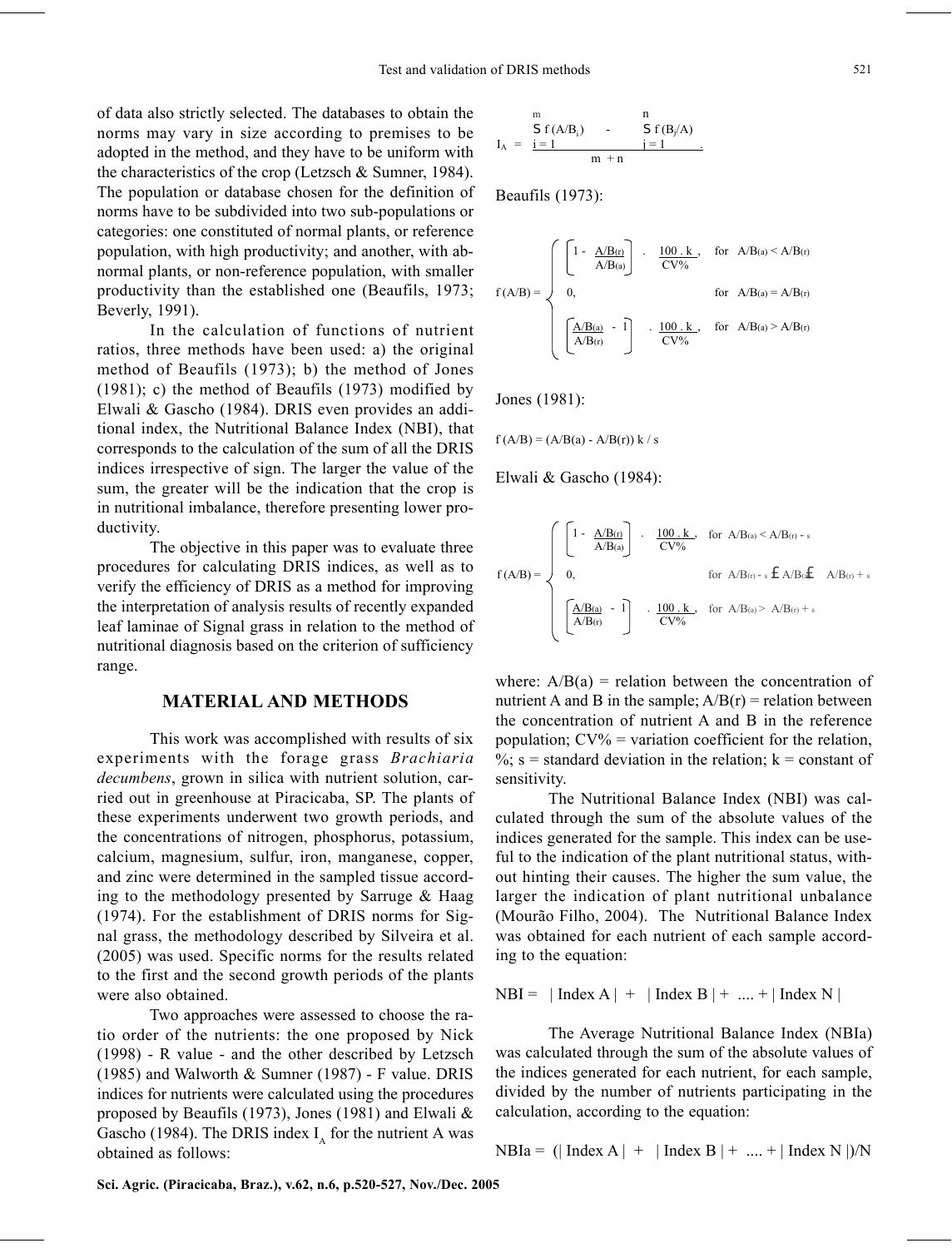To evaluate the efficiency of the DRIS method in the nutritional diagnosis of Signal grass, the median concentrations of the nutrients in the laminae of recently expanded leaves obtained in another experiment carried out by Mattos (2001) were used. Such Signal grass pasture was established at the Mundo Novo farm, in Brotas-SP, and that study had the combinations of four nitrogen rates  $(0; 50; 100;$  and  $200 \text{ mg dm}^{-3})$  with three sulfur rates  $(0; 30;$  and 60 mg dm<sup>-3</sup>), in a complete randomized block design  $(n = 4)$ .

The diagnosis or evaluation of leaf concentration of nutrients for Signal grass was accomplished through the range of nutrients concentration criterion by using arbitrary patterns for the classification of the nutrients (Table 1), and through DRIS, using the three methods of functions calculations. The consistency of the diagnosis was tested through the comparison among these three diagnosis approaches. For the Range of Nutrients Concentration Criterion, three classes were used: deficiency, adequate, and excess. For the nutritional diagnosis using the DRIS method, the methodology proposed by Wadt (1996) was used, as well as three classes established from the DRIS Indices of the nutrient  $(I_{Nut})$ and the Average Nutritional Balance Index (NBIa), assuming:

Defficient =  $I_{N_{\text{tot}}}$  < 0 and  $|I_{N_{\text{tot}}}|$  > NBIa Adequate =  $|I_{Nut}| \le NBIa$ Excess =  $I_{\text{Nut}} > 0$  and  $|I_{\text{Nut}}| > NBIa$ 

Table 1 - Critical level of nutrients in laminae of recently expanded leaves of *Brachiaria decumbens*, arbitrarily defined by the Sufficiency Range Criterion.<sup>1</sup>

| Nutrient                           | Sufficiency Range <sup>1</sup> |                       |        |  |  |
|------------------------------------|--------------------------------|-----------------------|--------|--|--|
|                                    | Deficient                      | Adequate              | Excess |  |  |
| $N$ (g kg <sup>-1</sup> )          | < 15                           | 15 to 20              | > 35.5 |  |  |
| $P$ (g kg <sup>-1</sup> )          | < 1.0                          | 1.0 to 1.5            | > 2.3  |  |  |
| $K$ (g kg <sup>-1</sup> )          | < 15                           | 15 to 25              | > 35   |  |  |
| $Ca$ (g $kg^{-1}$ )                | < 2.5                          | 3.0 to $6.0$          | > 9.0  |  |  |
| $Mg$ (g kg <sup>-1</sup> )         | < 2.0                          | 2.0 to $5.0$          | > 6.0  |  |  |
| $S$ (g kg <sup>-1</sup> )          | ${}< 0.8$                      | $0.8 \text{ to } 1.6$ | > 3.2  |  |  |
| $Cu$ (mg $kg^{-1}$ )               | < 2.0                          | $2.0 \text{ to } 8.0$ | >10    |  |  |
| Fe $(mg kg-1)$                     | $<$ 25                         | 30 to 150             | > 250  |  |  |
| $Mn$ (mg kg <sup>-1</sup> )        | < 25                           | 30 to 50              | >100   |  |  |
| $\text{Zn}$ (mg kg <sup>-1</sup> ) | < 13                           | 20 to 30              | > 40   |  |  |

1 Values obtained from Monteiro et al. (1995); Santos, A. (1997); Mattos (1997) and Monteiro (2004) for the laminae of recently expanded leaves, and from Gallo et al. (1974) and Werner et al. (1996) for the new leaves of Signal grass.

**Sci. Agric. (Piracicaba, Braz.), v.62, n.6, p.520-527, Nov./Dec. 2005**

The DRIS indices for the nutrients were calculated using the software Microsoft Excel<sup>TM</sup> spreadsheet. To evaluate the efficiency of the three methods used, considering the two approaches to choose the ratio order of the nutrients, NBI was related to the relative dry mass production and verified the significance of the correlation coefficient, using the procedure "General Linear Models" (GLM) of the SAS statistical package (SAS Institute, 2000).

#### **RESULTS AND DISCUSSION**

Several authors used the determination coefficient in the relationship between the Nutritional Balance Index (NBI) and the productivity to obtain the best method to calculate the DRIS indices (Santos, W., 1997; Mourão Filho & Azevedo, 2003). It is expected that the lower the NBI, the better the nutritional balance and the greater the crop productivity. The relationships between the NBI values and the relative dry mass production of Signal grass and the values obtained from the combinations of choice criteria and ratio order between nutrients and DRIS methods are presented in Figures 1 to 3. This study evaluated the relationships for each grass growth by using either the norm obtained for the growth itself or the general norm with the results of both growths.

Even though the correlation coefficients were significant in all combinations of methods, the relationships between NBI and the relative dry mass production obtained in the second growth presented lower correlation coefficients than the ones in the first growth, regardless the DRIS norm used. The relationships were coherent with low values of NBI occurring when the productivity varied from low to high, while high NBI values were only associated to low productivity, as stated by Sumner (1977).

The correlation coefficients between the NBI values and productivity of Signal grass, although statistically significant, were low and varied from 0.39 to 0.74. This is probably related to the fact that for the relationship NBI  $\times$  productivity, the productivity variation was also dependent on other non nutritional factors. Relationships between NBI and productivity with high dispersion of points in studies to generate DRIS norms, originating relatively low  $R^2$  values, were also obtained by Wadt et al. (1998) for eucalyptus and Wadt et al. (1999) for coffee. In both cases, it was possible to observe that high values of NBI only occurred in low productivity, as it was also found for Signal grass.

Comparing the combinations of criteria of choice of ratios among nutrients (R and F values) and methods to calculate DRIS indices, it was observed that the fittings between the NBI values and productivity were similar in all the cases. In studies comparing DRIS methods for citrus in the State of São Paulo, Santos, W. (1997) verified that the Jones method was better than the others.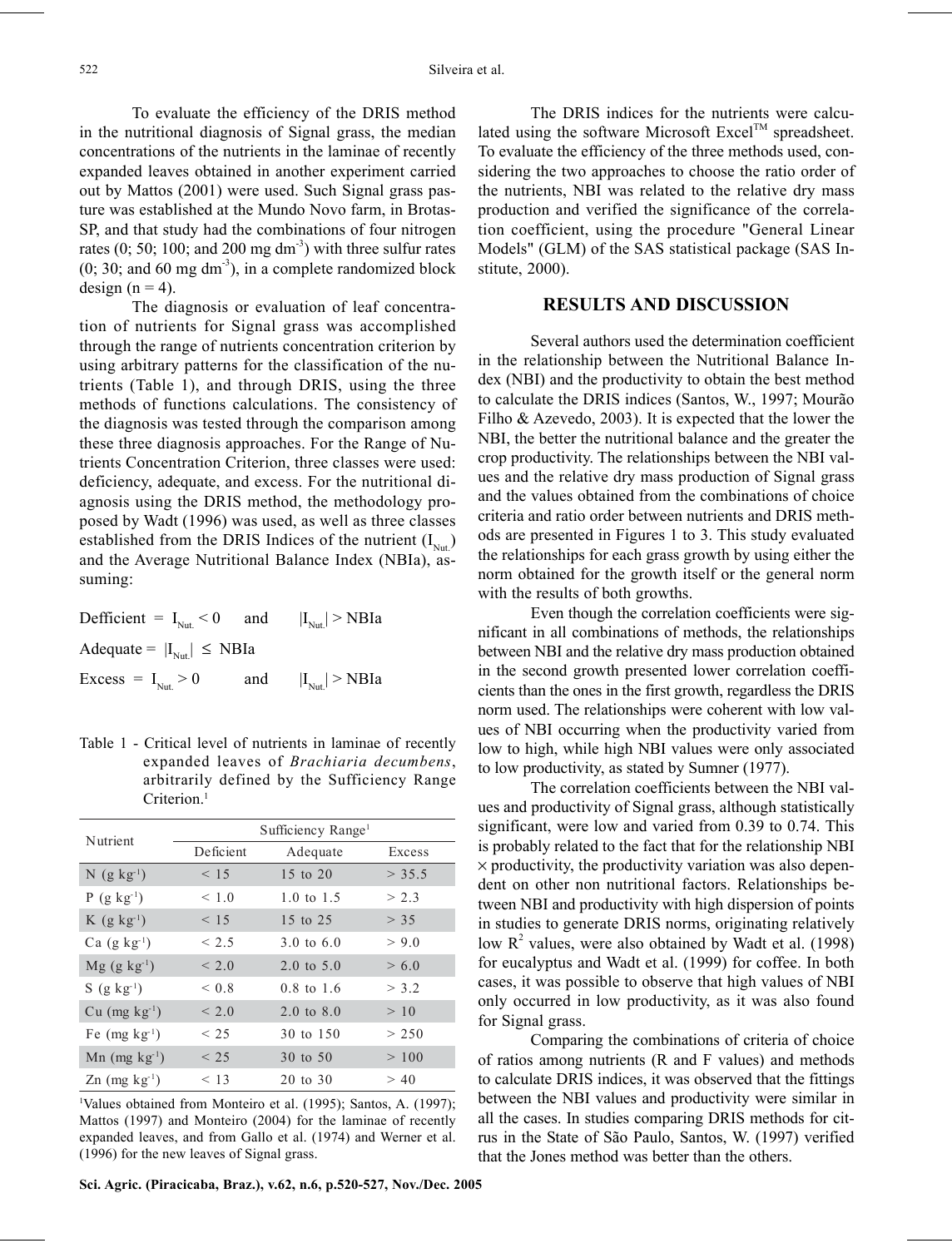

Figure 1 - Relationship between the relative dry mass (DM) production of Signal grass and Nutritional Balance Index (NBI) obtained by the method of Beaufils for combinations of methods choice of ratio order among nutrients (F and R values) in the first growth using the norm of the first growth (a), in the first growth using the general norm (b), in the second growth using the norm of the second growth (c) and in the second growth using the general norm (d).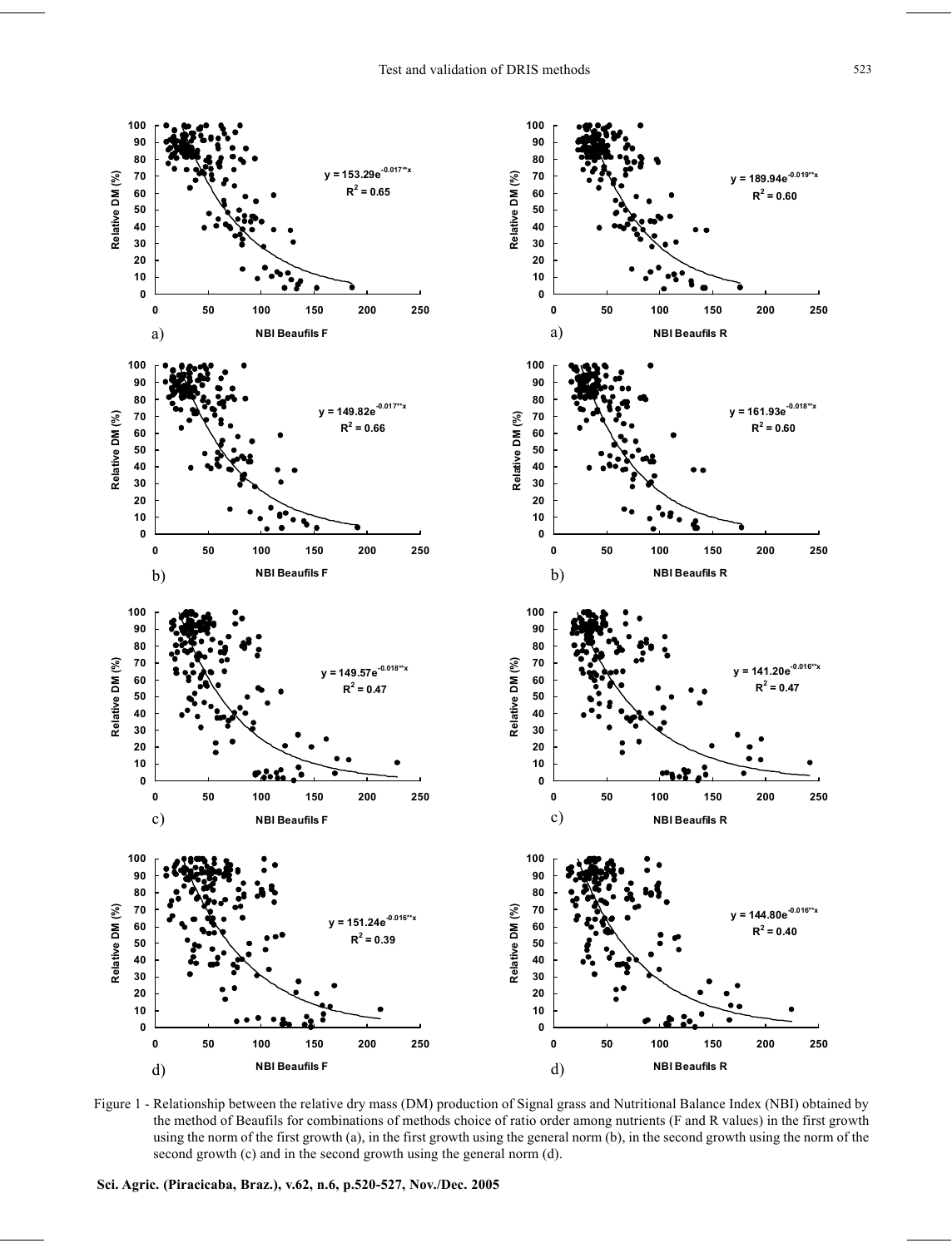

Figure 2 - Relationship between the relative dry mass (DM) production of Signal grass and Nutritional Balance Index (NBI) obtained by the method of Jones for combinations of methods choice of ratio order among nutrients (F and R values) in the first growth using the norm of the first growth (a), in the first growth using the general norm (b), in the second growth using the norm of the second growth (c) and in the second growth using the general norm (d).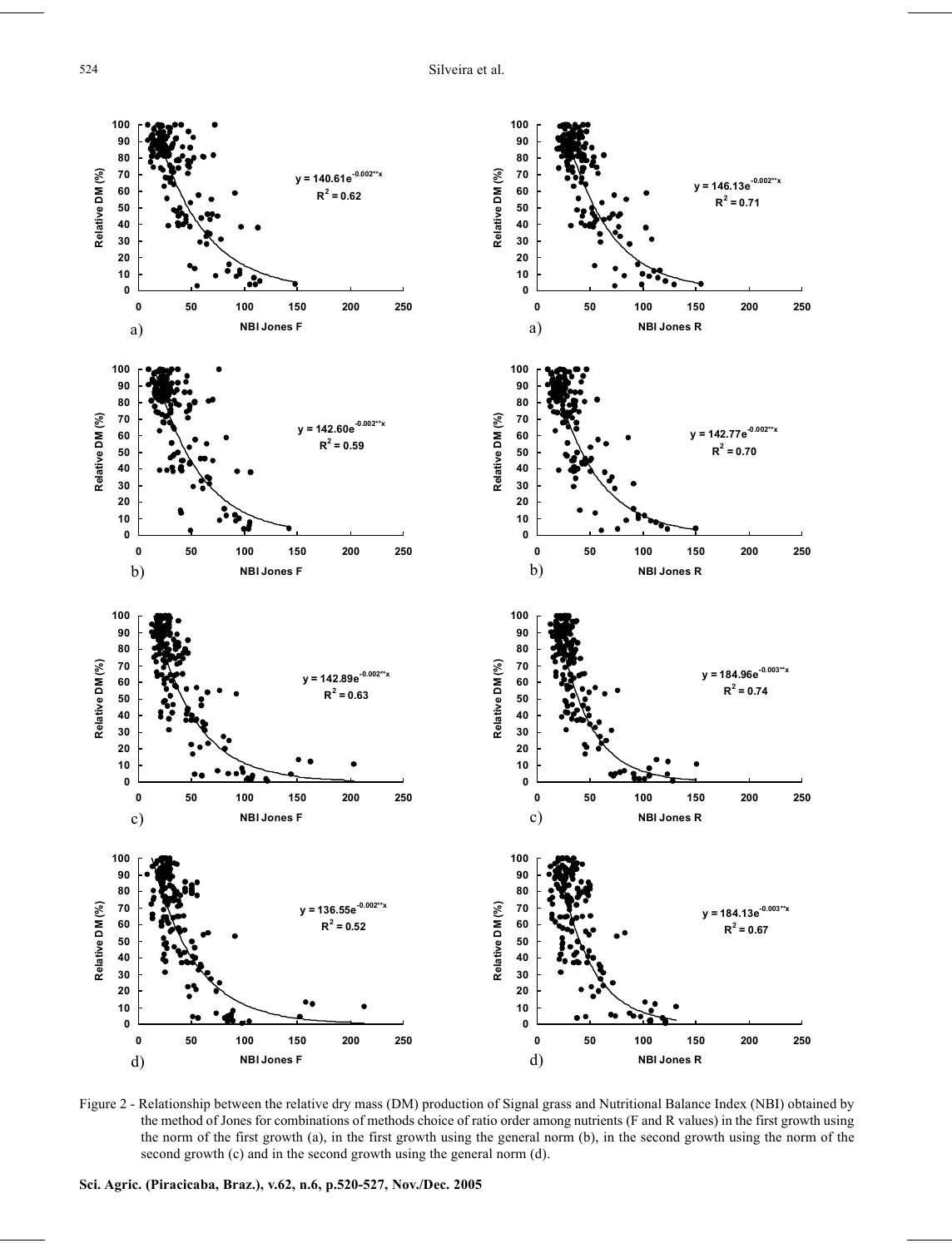

Figure 3 - Relationship between the relative dry mass (DM) production of Signal grass and Nutritional Balance Index (NBI) obtained by the method of Elwali & Gascho for combinations of methods choice of ratio order among nutrients (F and R values) in the first growth using the norm of the first growth (a), in the first growth using the general norm (b), in the second growth using the norm of the second growth (c) and in the second growth using the general norm (d).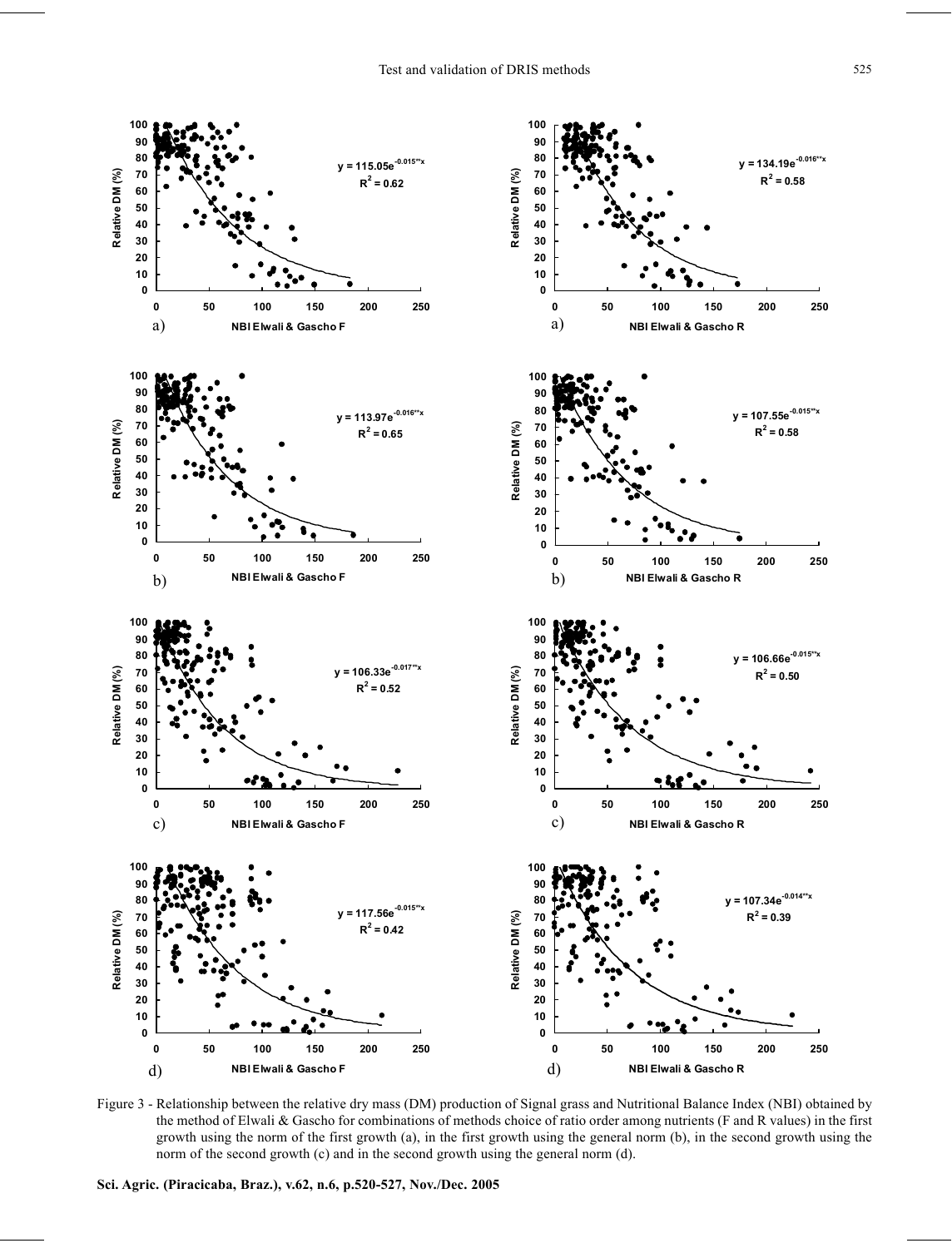Table 2 - Percentage of agreement in nutritional diagnosis (deficiency, adequate and excess) between the sufficiency range criterion and the DRIS methods for combinations of criteria of choice of ratio order among nutrients (F and R values) and DRIS indices (methods of Beaufils, Jones and Elwali & Gascho), with results of the two growths of Signal grass.

| Nutrient | <b>Beaufils</b> |              |        | Jones        |        | Elwali & Gascho |  |  |  |  |
|----------|-----------------|--------------|--------|--------------|--------|-----------------|--|--|--|--|
|          | F               | $\mathbb{R}$ | F      | $\mathbb{R}$ | F      | $\mathbb{R}$    |  |  |  |  |
|          | $\frac{0}{0}$   |              |        |              |        |                 |  |  |  |  |
| N        | 70.83           | 70.83        | 62.50  | 79.17        | 70.83  | 70.83           |  |  |  |  |
| P        | 83.33           | 83.33        | 83.33  | 83.33        | 83.33  | 83.33           |  |  |  |  |
| K        | 100.00          | 100.00       | 100.00 | 100.00       | 100.00 | 100.00          |  |  |  |  |
| Ca       | 100.00          | 100.00       | 100.00 | 100.00       | 100.00 | 95.83           |  |  |  |  |
| Mg       | 83.33           | 87.50        | 91.67  | 79.17        | 87.50  | 87.50           |  |  |  |  |
| S        | 87.50           | 87.50        | 91.67  | 91.67        | 87.50  | 87.50           |  |  |  |  |
| Cu       | 100.00          | 100.00       | 100.00 | 100.00       | 100.00 | 100.00          |  |  |  |  |
| Fe       | 95.83           | 95.83        | 95.83  | 95.83        | 95.83  | 95.83           |  |  |  |  |
| Mn       | 87.50           | 87.50        | 87.50  | 87.50        | 87.50  | 87.50           |  |  |  |  |
| Zn       | 91.67           | 91.67        | 91.67  | 91.67        | 91.67  | 91.67           |  |  |  |  |
| Average  | 90.00           | 90.42        | 90.42  | 90.83        | 90.42  | 90.00           |  |  |  |  |

The percentage of agreement between DRIS methods and the criterion of sufficiency range was used to define the best diagnosis method for Signal grass, considering all the nutrients evaluated in the experiment carried out with this grass collected at the Mundo Novo farm and grown with combinations of nitrogen and sulfur rates. For this, it was verified the number of samples with concentrations classified as deficient (below the appropriate), as appropriate and as in excess (above the appropriate) for the criterion of sufficiency range and the number of samples with indicative DRIS indices of deficiency (DRIS indices of the nutrient lower than zero and DRIS indices, in module, higher than the NBIa), of appropriate nutrition (DRIS indices lower than or equal to NBIa) and of excess (DRIS indices of nutrient above zero and DRIS indices, in module, higher than to NBIa) for the DRIS methods.

The variation in the percentage of agreement in the nutritional diagnosis varied between 62.5% and 100%, among the evaluated models (Table 2). The number of agreements among the evaluated DRIS methods either by using the F value or the R value and the criterion of sufficiency range were similar. The lowest percentage of agreements for the diagnosis using DRIS and the sufficiency range criterion was obtained for the nitrogen. The results showed that for nitrogen the sufficiency range criterion identified greater number of deficient plants than the DRIS method.

Comparing the average of results obtained using both criteria of choice for the ratio order of nutrients (F value and R value), it was found similar results for the types of criteria, indicating that both can be used for Signal grass. On the other hand, Nick (1998) for coffee plants and Mourão Filho et al. (2002) for "Valencia" orange trees observed that the criterion of R value was better than the F value.

### **ACKNOWLEDGEMENTS**

The authors gratefully acknowledge Waldssimiler Teixeira de Mattos for supplying part of the necessary data for this work, and Anacleto Ranulfo dos Santos, Plínio Marcos Frare and Renata Aparecida Martim for their help in conducting some of the experiments cited in this paper.

## **REFERENCES**

- BEAUFILS, E.R. **Diagnosis and recommendation integrated system (DRIS).** A general scheme for experimentation and calibration based on principles developed from research in plant nutrition. Pietermararitzburg, South Africa: University of Natal, 1973. 132p. (Soil Science Bulletin, 1).
- BEVERLY, R.B.; **A practical guide to the Diagnosis and Recommendation Integrated System (DRIS).** Athens: Micro-Macro, 1991. 87p.
- ELWALI, A.M.O.; GASCHO, G.J. Soil testing, foliar analysis, and DRIS as guide for sugarcane fertilization. **Agronomy Journal,** v.76, p.466-470, 1984.
- GALLO, J.R.; HIROCE, R.; BATAGLIA, O.C.; FURLANI, P.R.; FURLANI, A.M.C.; MATTOS, H.B.; SARTINI, H.J.; FONSECA, M.P. Composição inorgânica de forrageiras do Estado de São Paulo. **Boletim de Indústria Animal**, v.31, p.115-137, 1974.
- JONES, C.A. Proposed modifications of the diagnosis and recommendation integrated system (DRIS) for interpreting plant analysis. **Communications in Soil Science and Plant Analysis,** v.12, p.785-794, 1981.
- LETZSCH, W.S. Computer program for selection of norms for use in the diagnosis and recommendation integrated system (DRIS). **Communications in Soil Science and Plant Analysis,** v.16, p.339-347, 1985.
- LETZSCH, W.S.; SUMNER, M.E. Effect of population size and yield level in selection of diagnosis and recommendation integrated system (DRIS) norms. **Communications in Soil Science and Plant Analysis,** v.15, p.997-1006, 1984.